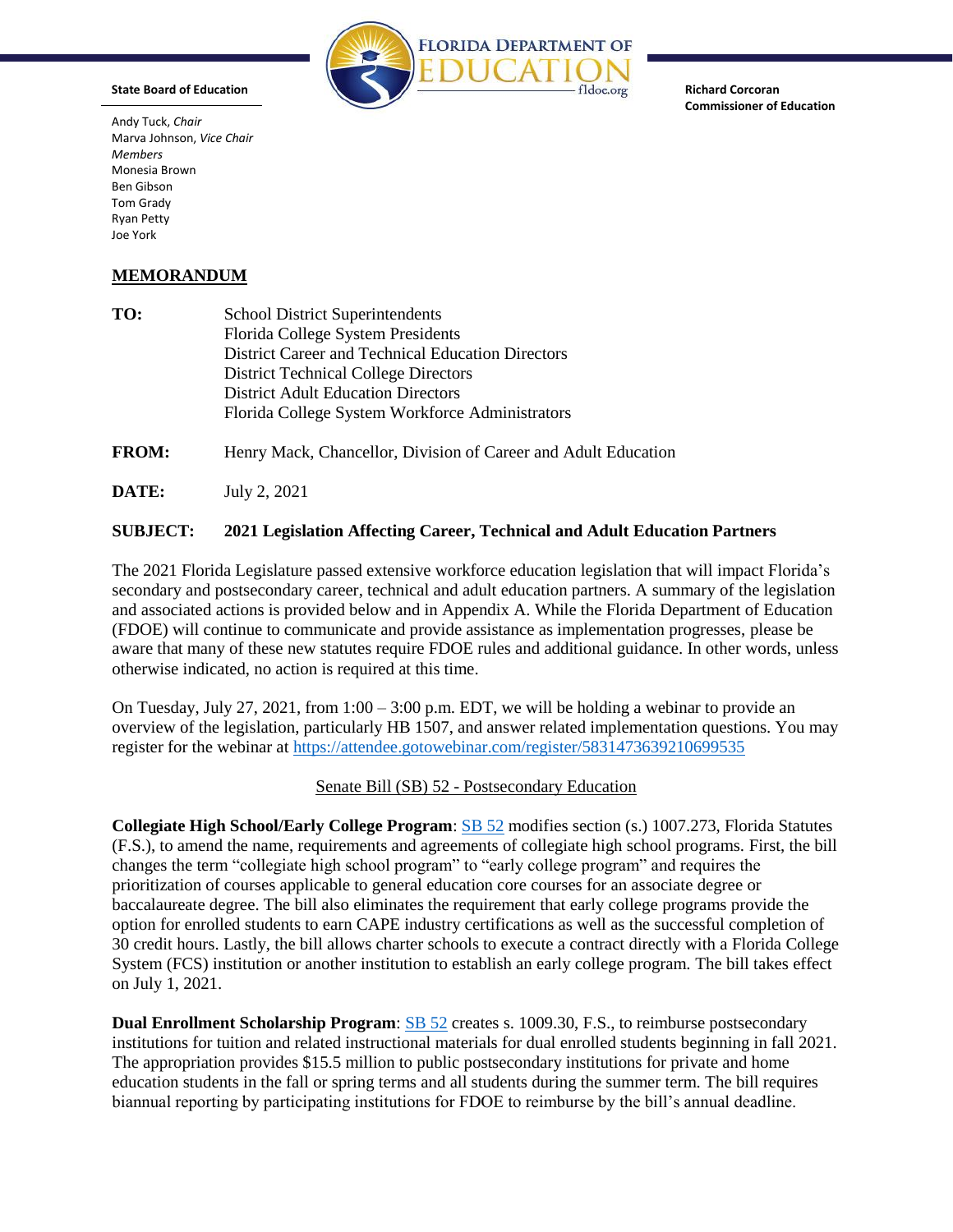2021 Legislation Affecting Career and Technical Education Partners June 2, 2021 Page Two

FDOE will open the new rule for development and continue to provide technical assistance in the implementation of this section.

## SB 366 - [Educational Opportunities Leading to Employment](https://www.flsenate.gov/Session/Bill/2021/366/BillText/er/PDF)

 insurance premium for students in paid work-based learning opportunities. The bill specifies that the **Workers Compensation for Minors in Work-Based Learning:** [SB 366](https://www.flsenate.gov/Session/Bill/2021/366/BillText/er/PDF) creates s. 446.54 F.S., to reimburse employers, including school districts and FCS institutions, the workers' compensation institution is considered an employer when the student is 18 years or younger and providing unpaid services under a work-based learning opportunity.

Specifically, students in grades 6-12 who are enrolled in a course in the Course Code Directory which incorporates a work-based learning component that is unpaid is deemed to be an employee of the state for purpose of workers' compensation coverage. Individuals 18 years of age or younger who are enrolled in a FDOE registered preapprenticeship program which requires work-based learning is deemed to be an employee of the state for purposes of workers' compensation coverage.

 students 18 years of age and younger in an unpaid work-based learning opportunity as well as FDOE is working on additional guidance about institution requirements for compensation premiums for forthcoming rules and guidance which will establish application and reimbursement protocol, based on the \$2 million appropriation.

and the mathematics course sequence within each pathway. **Mathematics Pathways**: [SB 366](https://www.flsenate.gov/Session/Bill/2021/366/BillText/er/PDF) modifie[s s. 1007.23, F.S.](https://www.flsenate.gov/Laws/Statutes/2020/1007.273), to require the Statewide Articulation Agreement to establish three mathematics pathways for students by aligning mathematics courses to programs, meta-majors and careers. The bill stipulates a representative committee composed of State University System (SUS), FCS and career center faculty shall collaborate to identify the three pathways

 Governors for the SUS, the center will solicit membership for the committee that will identify the The Florida Student Success Center (center) will facilitate implementation of this provision, building on the work of the Florida Mathematics Re-Design Initiative. In collaboration with the Division of Florida Colleges, Office of Articulation, Division of Career and Adult Education, and Office of the Board of pathways and course sequences. Districts and FCS institutions will be kept updated on progress of the committee.

Our preliminary goal is for the State Board of Education (SBOE) to consider the rule no later than fall 2022 for implementation in the 2023-2024 academic year. When the pathways are established in the Statewide Articulation Agreement, institutions may need to modify curriculum, advising manuals, program maps, etc., to align programs to the three mathematics pathways.

 multiple Florida Statutes to expand the mechanisms institutions may use to assess readiness for college- computation skills. **Alternative Methods to Assess College-Level Computation and Communication:** [SB 366](https://www.flsenate.gov/Session/Bill/2021/366/BillText/er/PDF) amends level work. In addition to identifying approved common placement tests, SB 366 requires SBOE to adopt rules to develop and implement alternative methods for assessing college-level communication and

**College Credit Admissions Counseling**: [SB 366](https://www.flsenate.gov/Session/Bill/2021/366/BillText/er/PDF) amend[s s. 1007.263, F.S.,](https://www.flsenate.gov/Laws/Statutes/2020/1007.263) to add alternative methods as a means of measuring achievement in college-level computation and communication for admissions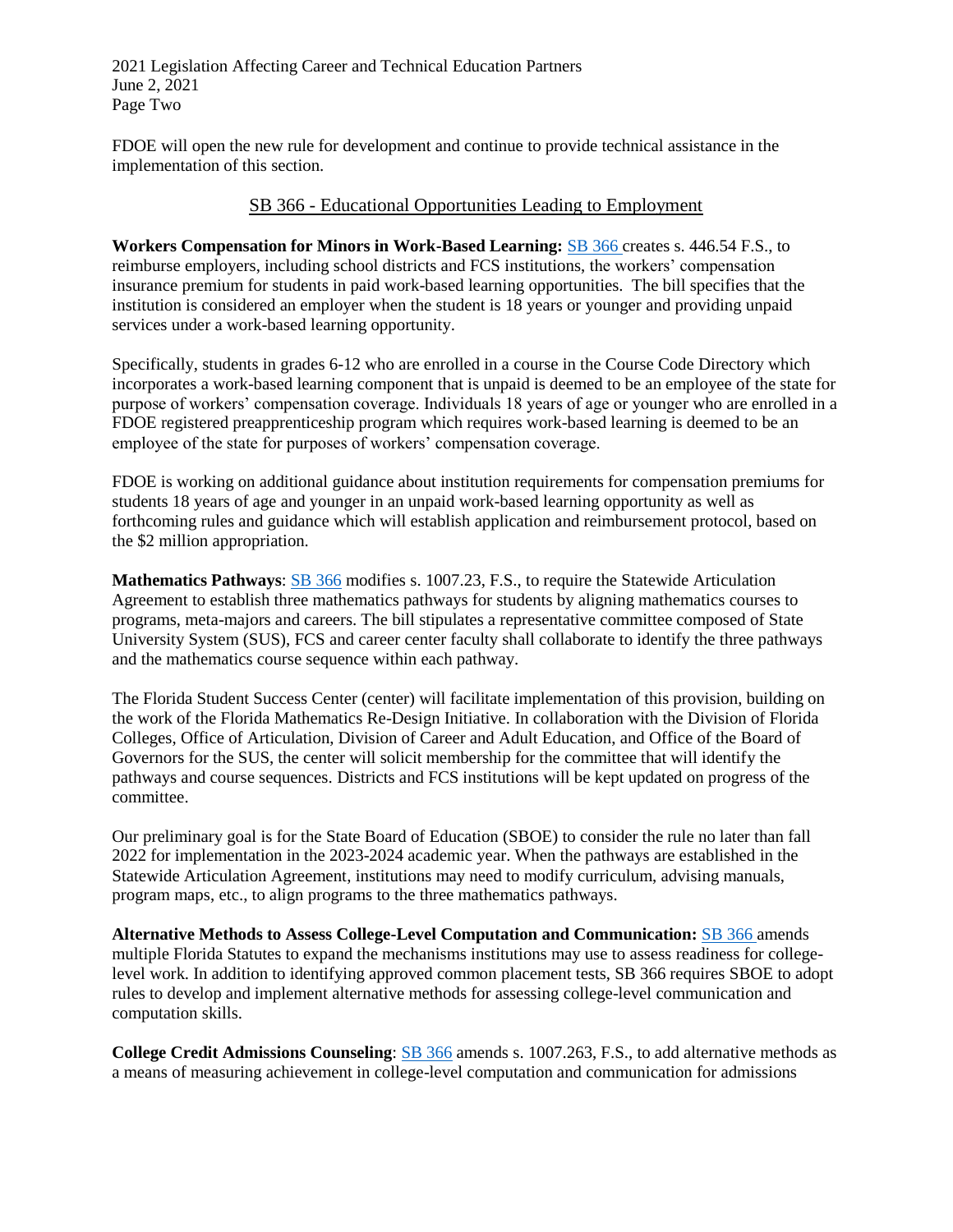2021 Legislation Affecting Career and Technical Education Partners June 2, 2021 Page Three

counseling in college credit programs. The bill specifies career education program advising must measure achievement in basic skills pursuant to [s. 1004.91, F.S.](https://www.flsenate.gov/Laws/Statutes/2020/1004.91) 

**College Credit Dual Enrollment Eligibility**: [SB 366](https://www.flsenate.gov/Session/Bill/2021/366/BillText/er/PDF) amends [s. 1007.271, F.S.](https://www.flsenate.gov/Laws/Statutes/2020/1007.271), revising eligibility requirements to specify that students must demonstrate achievement in college-level communication and computation as provided in s. 1008.30, F.S. In effect, this revision allows approved alternative methods to be used in eligibility determinations. The usage of alternative methods includes public, private and home education students.

**Developmental Education and Meta-Majors**: [SB 366](https://www.flsenate.gov/Session/Bill/2021/366/BillText/er/PDF) amends [s. 1008.30, F.S.](https://www.flsenate.gov/Laws/Statutes/2020/1008.30), authorizing institutions to use alternative methods to assess student readiness as it relates to meta-majors and developmental education placement. Also related to developmental education, SB 366 eliminates annual developmental education accountability reporting requirements.

 alternative methods. By January 31, 2022, SBOE will adopt rules to develop and implement alternative methods for assessing the basic communication and computation skills. FDOE will engage in rule development in fall 2021 to involve institutions in the identification of possible

Once the rule is effective, FDOE will provide additional technical assistance and guidance. Subsequently, institutions will need to update existing policies and/or create new policies related to admissions counseling, dual enrollment eligibility, developmental education placement and meta-major advising.

**High School Equivalency Diploma**: SB 366 amends s. 1007.263, F.S., revising the requirements for admission to associate degree programs. The amendment allows for acceptance of a high school equivalency diploma that is issued by another state, is recognized as equivalent by State Board of Education (SBOE) rule and is based on an assessment recognized by the U.S. Department of Education.

We plan to hold a rule workshop on July 9, 2021, from 10:00 AM – 10:30 AM EDT via webinar. You may register for the workshop at [https://attendee.gotowebinar.com/register/1834434410939527950.](https://attendee.gotowebinar.com/register/1834434410939527950)

Once SBOE adopts rules to identify equivalent high school diplomas, FDOE will provide additional technical assistance and guidance to institutions, including reporting requirements. Once the rule is effective, FCS institutions should update current policies and/or create new ones to comply with the provisions outlined in SB 366.

exemption for students experiencing homelessness. **Fee Exemptions for Students Experiencing Homelessness**: [SB 366](https://www.flsenate.gov/Session/Bill/2021/366/BillText/er/PDF) amends [s. 1009.25, F.S.,](https://www.flsenate.gov/Laws/Statutes/2020/1009.25) to grant SBOE the authority to adopt rules regarding documentation and procedures to implement the fee

exemption for students experiencing homelessness.<br>In fall 2021, FDOE will solicit input from postsecondary stakeholders including registrars and homeless liaisons to inform rule development. Once SBOE adopts the rule, FDOE will offer technical assistance and guidance to assist institutions in implementing the new provisions.

# SB 1108 – Civic Literacy

**Education:** SB 1108 amends s. 1007.25, F.S., to require students initially entering an FCS institution in 2021-22 and thereafter to complete a course and pass an assessment to demonstrate competency in civic literacy. Rule 6A-10.02413, F.A.C., identifies a listing of currently approved courses and assessments for first-time-in-college associate in arts and baccalaureate degree seeking students.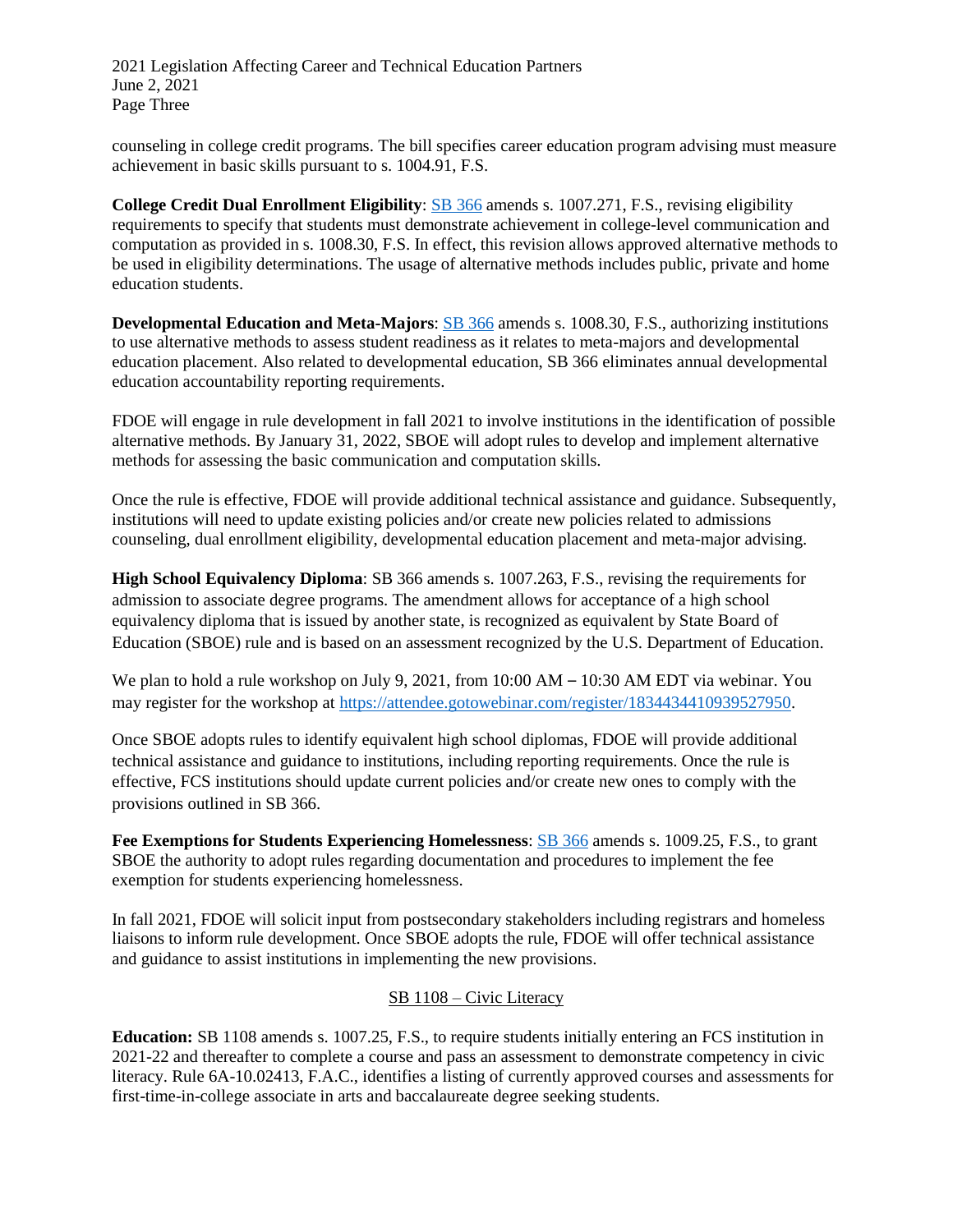2021 Legislation Affecting Career and Technical Education Partners June 2, 2021 Page Four

The bill specifies credits earned through authorized acceleration mechanisms in s. 1007.27, F.S., will count toward the civic literacy requirement. In other words, credit received for courses in Rule 6A-10.02413, F.A.C., (AMHX020 and POSX041) via credit-by-exam will count toward meeting the course requirement. If the exam used as the basis of awarding of credit is in Rule 6A-10.02413, F.A.C., (e.g., AP and CLEP) the student would be considered as having met both the course and the assessment of civic literacy competency. If the exam used as the basis of awarding of credit is not in rule (e.g., AICE and IB), the student would be considered as having met only the course requirement. These students would need to be assessed using an approved assessment in rule.

SB 1108 adds a requirement that high school students in U.S. Government must take a civic literacy assessment. The bill specifies that high school students who pass the civic literacy assessment will be exempt from the civic literacy competency assessment requirement when they matriculate to postsecondary.

In fall 2021, FDOE will begin rule development to align the current rule with the new provisions in SB 1108. While these updates are made to the rule, AA and baccalaureate students who are entering this fall, who must complete both a course and a test for civic literacy, may select their courses and assessments from those identified in the current rule. FCS institutions may need to redesign program maps and course sequencing, as well as update degree audit software, websites, catalogs and other student-facing resources to reflect the civic literacy requirement. The bill takes effect on July 1, 2021.

### House Bill (HB) 735 - [Preemption of Local Occupational Licensing](https://www.flsenate.gov/Session/Bill/2021/735/BillText/er/PDF)

**Preemption of Occupational Licensing: HB** 735 creates s. 163.211, F.S., to preempt the licensing of occupations to the state and prohibit local governments from imposing or modifying license requirements.

The licensing of occupations is expressly preempted to the state and supersedes and local government licensing requirement of occupations. Any local government that imposed licenses on occupations before January 1, 2021, expire on July 1, 2023.

Counties and municipalities are authorized to issue journeyman licenses in the plumbing, pipe fitting, mechanical, HVAC, electrical and alarm system trades.

Licensed program curriculums may need to be reviewed to ensure compliance with this change. The bill takes effect July 1, 2021.

### HB 847 - [Florida Postsecondary Academic Library Network](https://www.flsenate.gov/Session/Bill/2021/847/BillText/er/PDF)

**Florida Postsecondary Academic Library Network**: [HB 847](https://www.flsenate.gov/Session/Bill/2021/847/BillText/er/PDF) amend[s s. 1006.73, F.S.,](https://www.flsenate.gov/Laws/Statutes/2020/1006.73) by directing the Board of Governors (BOG) and SBOE to oversee the chosen host entity that will deliver the services of the postsecondary library network, statewide internet-based catalog of distance learning courses, and online student advising services. The Chancellors of the SUS and FCS will provide an annual report on the performance of the host entity to the Governor, President of the Senate, Speaker of the House, BOG and SBOE. By June 1, 2022, the Commissioner of Education and Chancellor of BOG will provide a recommendation on a process for career centers to access these services which would include an analysis of resources to expand access. The bill takes effect on July 1, 2021.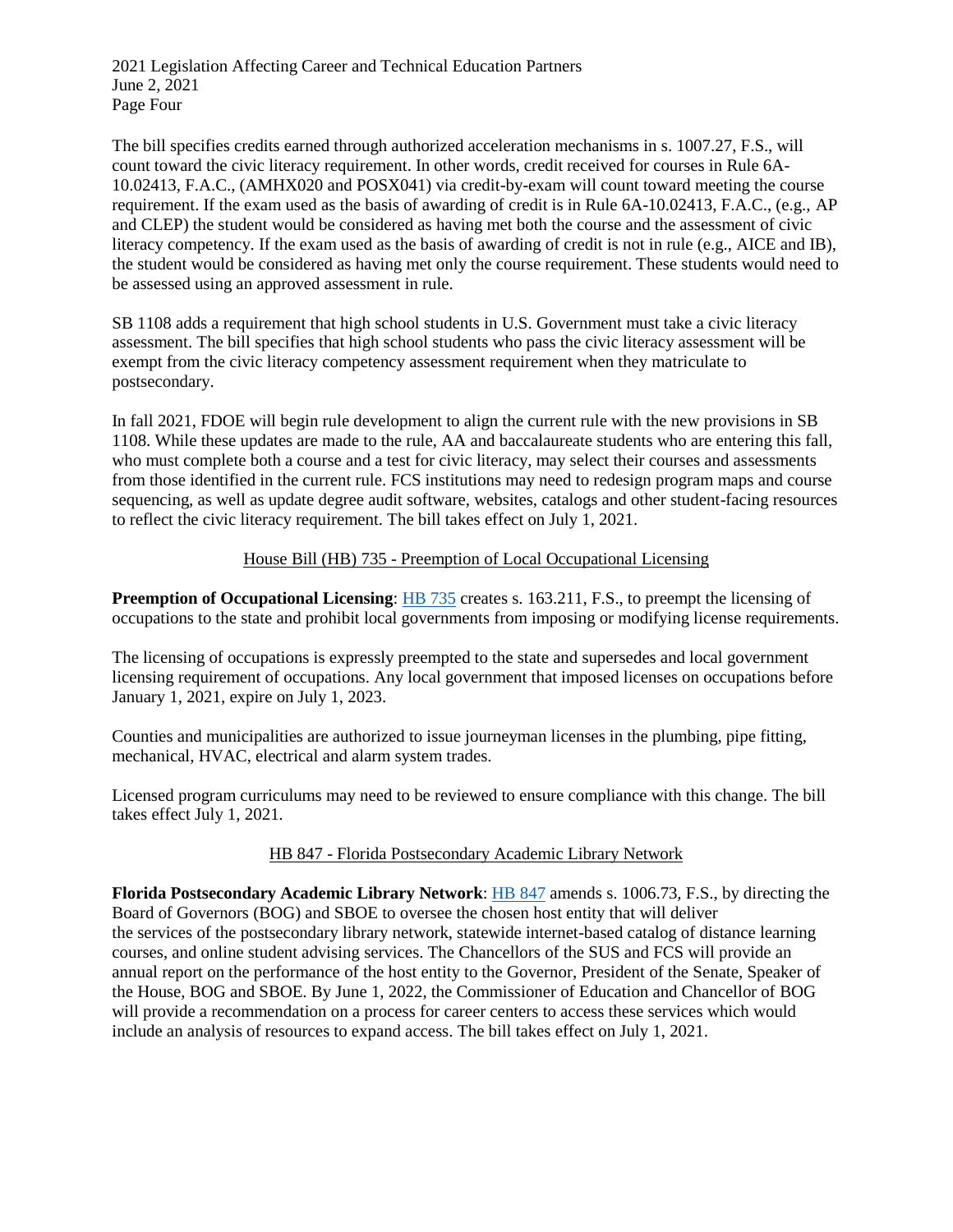### HB 1159 - [Education](https://www.flsenate.gov/Session/Bill/2021/1159/BillText/er/PDF)

**Educator Preparation**: [HB 1159](https://www.flsenate.gov/Session/Bill/2021/1159/BillText/er/PDF) modifies [s. 1004.04, F.S.,](https://www.flsenate.gov/Laws/Statutes/2020/1004.04) to remove the requirement that an applicant for a teacher preparation program pass the general knowledge test (GK). Under the new provision, participants in teacher preparation programs must now complete the GK requirement prior to graduation from the program. Accordingly, the bill removes the authority for teacher preparation programs to waive admission requirements.

The bill also specifies core curricula of teacher preparation programs and Educator Preparation Institute (EPI) competency-based certification programs to include practical mental health support strategies and technology training and adds a new area of instruction that an EPI may provide, namely, instruction and professional development for non-degreed teachers of career programs. The bill takes effect on July 1, 2021.

# HB 1261- [Higher Education](https://www.flsenate.gov/Session/Bill/2021/1261/BillText/er/PDF)

 diminish the impact of COVID-19. The bill takes effect on July 1, 2021. **Immunity for Actions Related to COVID-19**[: HB 1261](https://www.flsenate.gov/Session/Bill/2021/1261/BillText/er/PDF) creates s. 768.39, F.S., to provide liability protection against lawsuits seeking tuition or fee reimbursements resulting from the campus wide changes during the pandemic. The bill requires the institutions to have taken reasonably necessary actions to

**Duties Relating to Financial Aid: HB** 1261creates s. **1009.46, F.S.**, to require postsecondary institutions who provide state financial aid to perform the following:

- Submit the completed application for state financial aid to the FDOE.
- Maintain accurate student records documenting the administration of the state financial aid.
- Verify eligibility of enrolled students.
- Report each student's program of study to the FDOE.
- Disburse state financial aid to eligible students.
- Notify students annually regarding the renewal requirements.
- Return all legislatively required reports.
- Retain required records for 5 years or until such records are audited and exceptions are resolved.
- after the date of student's ineligibility. Refund any undisbursed advances to FDOE within 60 days after the end of the regular registration period for fall and spring terms, 30 days after end of summer term or within 60 days

 Institutions that fail to follow these requirements will be placed on probation, placed on a reimbursement basis or have their participation in the program suspended or revoked. The bill takes effect on July 1, 2021.

year. The bill takes effect on July 1, 2021. **Benacquisto Scholarship Program**: [HB 1261](https://www.flsenate.gov/Session/Bill/2021/1261/BillText/er/PDF) amended [s. 1009.893, F.S.](https://www.flsenate.gov/Laws/Statutes/2020/1009.893), to cap the initial eligibility for nonresident students to qualify for the Benacquisto Scholarship Program in the 2021-2022 academic

### HB 1507 - Workforce Related Programs and Services

**Student Career Services**: [HB 1507](https://www.flsenate.gov/Session/Bill/2021/1507/BillText/er/PDF) creates s. 1006.75. F.S., to require each FCS institution and career center ensure their respective student career centers prepare students for employment. Institutions must, to the extent possible, use state career planning resources to assist students with: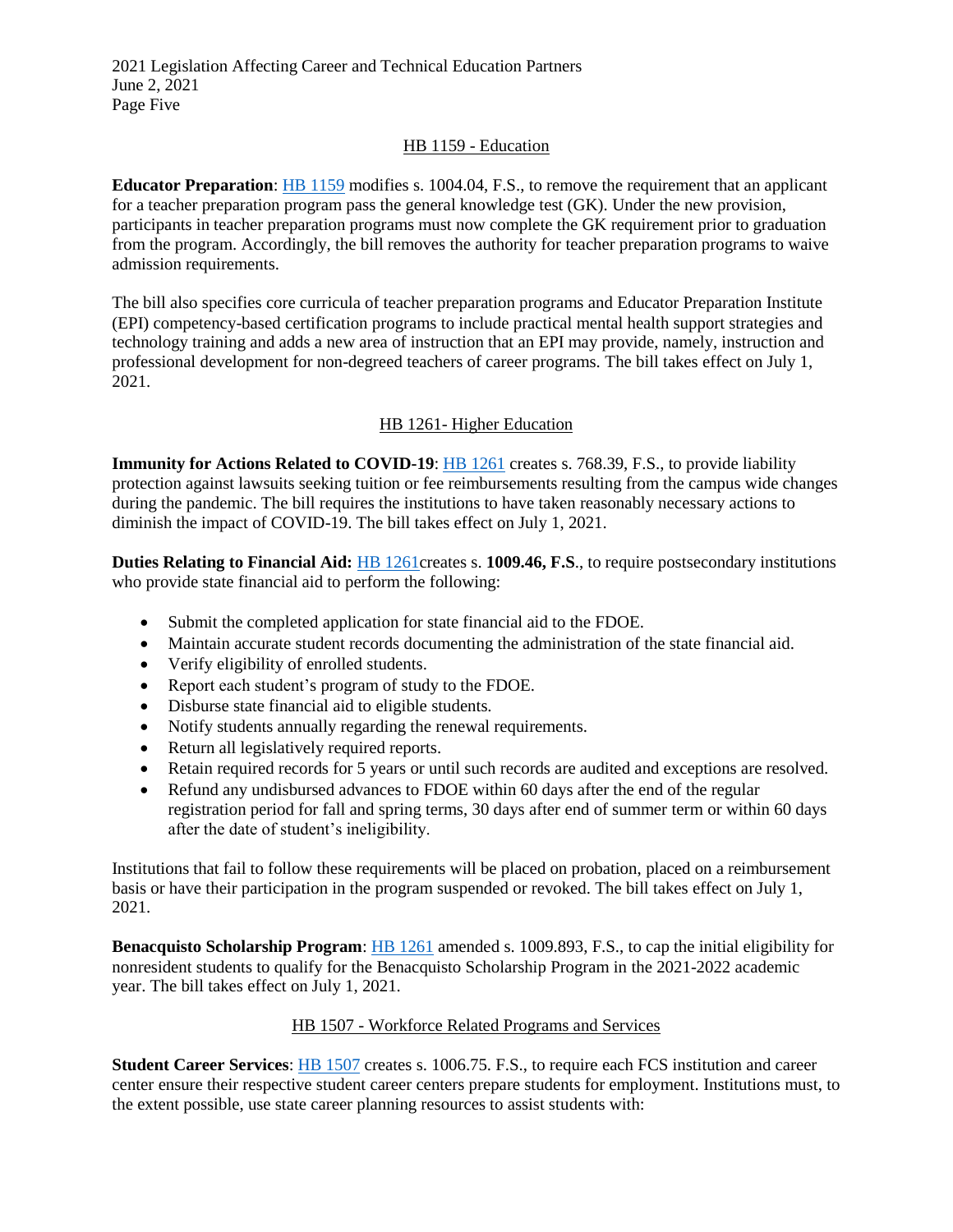2021 Legislation Affecting Career and Technical Education Partners June 2, 2021 Page Six

- Career exploration and identification;
- Distinguishing in-demand jobs and the expected earnings;
- Understanding specific job skills and credentials;
- Discovering on-the-job experience opportunities; and
- Creating digital resumes.

Institutions should review the new requirements to ensure their current student career services centers offer the mandatory resources, and to the extent state resources can assist.

information. **Healthcare and Nursing Education Study**: [HB 1507](https://www.flsenate.gov/Session/Bill/2021/1507/BillText/er/PDF) modifies [s. 1004.015, F.S.,](http://www.leg.state.fl.us/statutes/index.cfm?mode=View%20Statutes&SubMenu=1&App_mode=Display_Statute&Search_String=1004.015&URL=1000-1099/1004/Sections/1004.015.html) to require the Florida Talent Development Council (TDC) to coordinate, facilitate and communicate statewide efforts to meet supply and demand needs for the state's healthcare workforce. To support the efforts, the bill requires BOG and SBOE to conduct biennial gap analyses of supply and demand of healthcare workers and to develop a survey to collect 10-year trend data related to nursing education programs including, but not limited to, admissions information, program outcomes, graduate employment, and student demographic

 may reach out to institutions to provide data required for this study that are not readily available through The FDOE is working in partnership with BOG and the Department of Economic Opportunity (DEO), the entity that houses the TDC, to develop a timeline, methodology and data collection and analysis. FDOE state reporting. The TDC will report on implementation by December 1, 2021.

**WIOA Eligible Training Provider List**: For the 2021-2022 program year, DEO and FDOE shall establish the minimum criteria an eligible WIOA training provider must achieve for completion, earnings and employment rates of eligible participants. For the 2022-2023 program year, each program offered by a training provider must meet certain minimum requirements.

**Money Back Guarantee Program**: [HB 1507](https://www.flsenate.gov/Session/Bill/2021/1507/BillText/er/PDF) creates s. 1011.803, F.S., to require each school district and FCS institution to create a money-back guarantee program that will refund tuition to students who are unable to find employment in their field of study within six months of completion of certain workforce education programs.

The Labor Market Estimating Conference (LMEC) created in s. 216.136, F.S., will identify a statewide needs list that includes programs leading to in-demand and middle-level to high-level wage occupations. Institutions will need to create a money-back guarantee for:

- 1) A minimum of three workforce education programs on the LMEC statewide needs list, or at least 50 percent of workforce education programs if the institution offers six or fewer programs.
- 2) All workforce education programs that are not on the LMEC statewide needs list but are established to meet a critical local economic industry need.

Institutions will need to review their program offerings against the statewide needs list to determine the programs that will be offered with a money-back guarantee. Additionally, institutions must establish student eligibility requirements, including student attendance, career service attendance, participation in internships or work-study, job search documentation and development of a student career plan.

The money-back guarantee program begins in the 2022-2023 academic year. By July 1, 2022, each institution must notify SBOE of the money back guarantee programs they offer and include information about these programs on their respective website(s). Annually, colleges will be required to report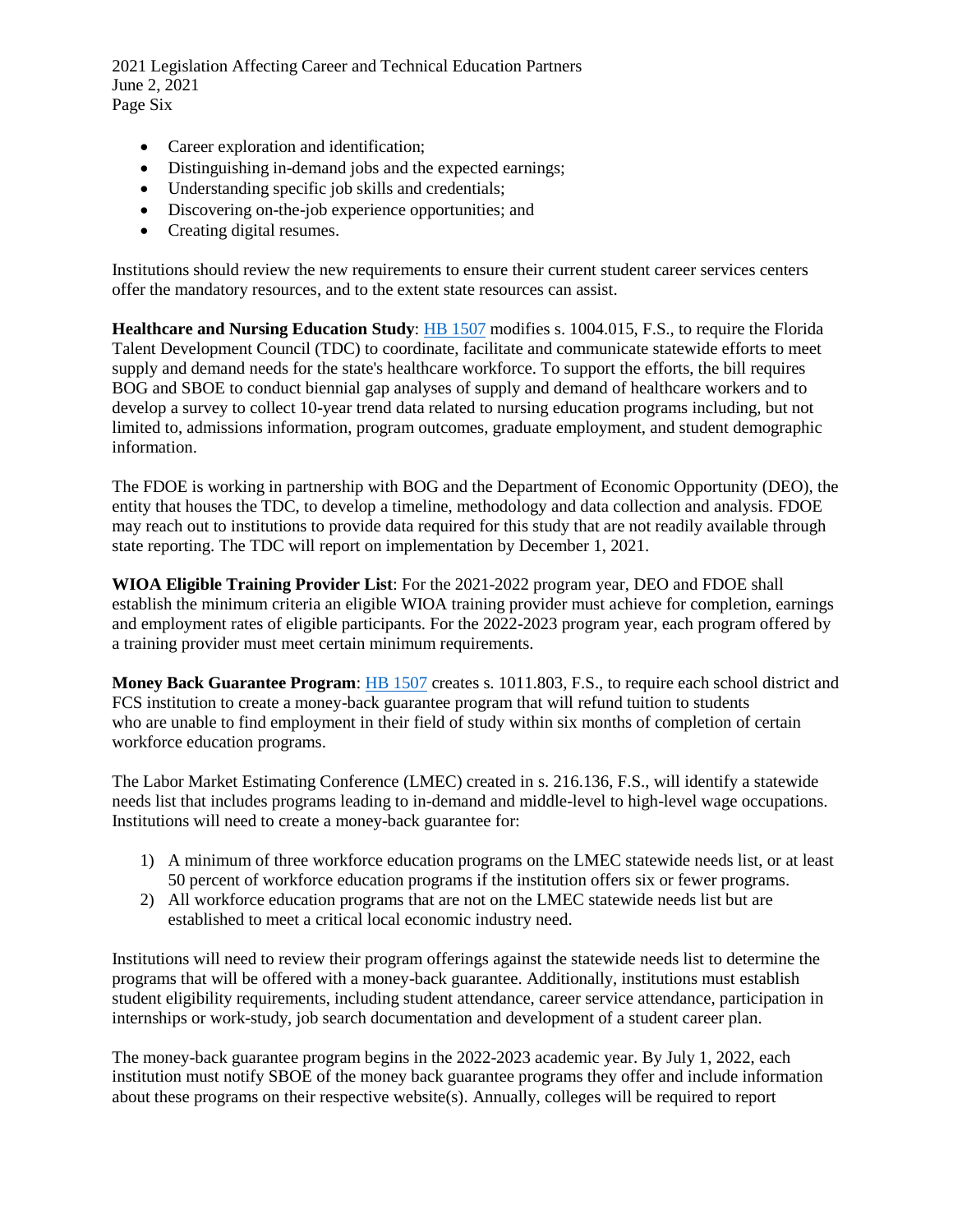2021 Legislation Affecting Career and Technical Education Partners June 2, 2021 Page Seven

performance results to FDOE. FDOE will provide institutions with additional information regarding the LMEC's list and reporting requirements as soon as available.

demand credit and non-credit CTE programs at FCS institutions and school district career centers. **Open Door Grant Program:** [HB 1507](https://www.flsenate.gov/Session/Bill/2021/1507/BillText/er/PDF) creates s. 1009.895, F.S., to establish the Open Door Workforce Grant Program, which will provide funds to support student completion of short-term, high-

 FDOE will disburse funds, up to \$3,000, to institutions based on whether the student is a recipient of state All students must complete the Free Application for Federal Student Aid to be eligible for the grant. The or federal financial aid. If the student is:

• In receipt of state or federal aid, grant funds are awarded to cover the unmet need after all eligible aid is applied to the student's account ("last dollar" approach).

 disbursed annually to any one institution. At least one-quarter of the funds are prioritized for rural The Florida Legislature appropriated \$35 million to support this program in FY 2021-22. Awards are available on a first come, first serve basis. No more than one-quarter of the appropriated funds may be institutions.

 The SBOE will adopt rules to implement this provision. Additional specifications, requirements, and reporting expectations will be communicated as soon as available.

 1004.02(13), F.S., as a course of study that leads to an Associate in Science/Associate in Applied Science AS/AAS program must complete at least one identified core course in each subject area as part of the **Associate in Science General Education**: HB 1507 modifies s. 1007.25, F.S., to amend the general education degree requirements for students completing a technical degree, which is defined in s. (AS/AAS) degree. Beginning in the 2022-2023 academic year and thereafter, students entering an general education course requirements before a degree is awarded.

 The provisions in this amendment will take effect for students entering an AS/AAS program at the start of the 2022-2023 academic year. In August 2021, FDOE will begin rule development to specify that students in AS/AAS programs must complete at least one (1) course from each of the general education subject areas listed in Rule 6A-14.0303, F.A.C.

FCS institutions will need to redesign program maps and course sequencing, as well as update degree audit software, websites, catalogs and other student-facing resources to reflect the new general education requirements for AS/AAS programs.

enter a postsecondary institution in the 2022-2023 academic year. **Career Readiness Digital Credential**: [HB 1507](https://www.flsenate.gov/Session/Bill/2021/1507/BillText/er/PDF) modifies [s. 1007.25, F.S.,](http://www.leg.state.fl.us/statutes/index.cfm?mode=View%20Statutes&SubMenu=1&App_mode=Display_Statute&Search_String=1007.25&URL=1000-1099/1007/Sections/1007.25.html) to require public postsecondary institutions to award students a nationally recognized digital credential upon completion of general education core courses that demonstrate career readiness, beginning with students who initially

The FDOE, in partnership with BOG, will develop guidance and an implementation plan, and will communicate with colleges once information is available. Once in effect, institutions will be required to update institutional catalogs to reflect which general education core courses are linked to earning a digital credential. HB 1507 takes effect on July 1, 2021; however, the provisions in this amendment will take effect for students initially entering a postsecondary institution in the 2022-2023 academic year.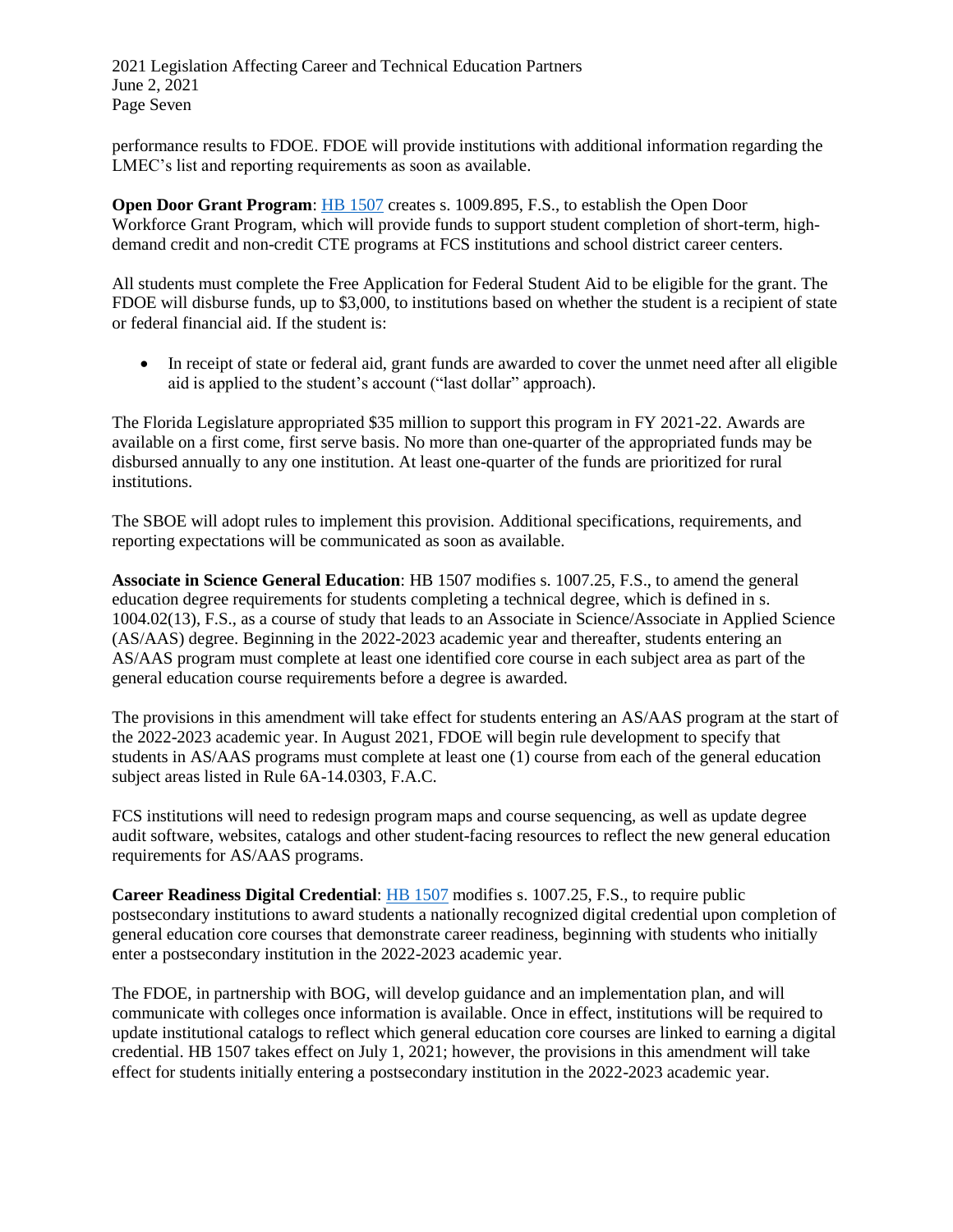2021 Legislation Affecting Career and Technical Education Partners June 2, 2021 Page Eight

 (CRC) to identify nondegree and degree credentials of value for approval by the state board and inclusion **Credentials Review Committee & Master Credential List**: [HB 1507](https://www.flsenate.gov/Session/Bill/2021/1507/BillText/er/PDF) amends [s. 445.004, F.S.,](http://www.leg.state.fl.us/statutes/index.cfm?mode=View%20Statutes&SubMenu=1&App_mode=Display_Statute&Search_String=445.004&URL=0400-0499/0445/Sections/0445.004.html) to require the CareerSource Florida state board (state board) to appoint a Credentials Review Committee in the Master Credentials List (MCL). Their duties include:

- Establishing a definition for credentials of value and create a framework of quality which shall undergo biennial review.
- Establishing a process for linking Classifications of Instructional Programs (CIP) to Standard Occupational Code (SOC) for all new credentials of value identified on the MCL.
- Developing a returned-value funding formula as provided under [ss. 1011.80\(7\)\(b\)](http://www.leg.state.fl.us/statutes/index.cfm?mode=View%20Statutes&SubMenu=1&App_mode=Display_Statute&Search_String=1011.80&URL=1000-1099/1011/Sections/1011.80.html) and [1011.81\(2\)\(b\).](http://www.leg.state.fl.us/statutes/index.cfm?mode=View%20Statutes&SubMenu=1&App_mode=Display_Statute&Search_String=1011.81&URL=1000-1099/1011/Sections/1011.81.html)
- occupations related to new or emerging industries that add greatly to the value of the state's Establishing policy direction for a uniform funding system that prioritizes evidence-based, results-driven solutions by providing incentives to improve the outcomes of career education, registered apprenticeship and work-based learning programs, and focuses resources on economy.

**Education Meets Opportunity Platform**: [HB 1507](https://www.flsenate.gov/Session/Bill/2021/1507/BillText/er/PDF) amends [s. 1008.40, F.S.,](http://www.leg.state.fl.us/statutes/index.cfm?mode=View%20Statutes&SubMenu=1&App_mode=Display_Statute&Search_String=445.004&URL=0400-0499/0445/Sections/0445.004.html) to require the FDOE to work with DEO, the Department of Children and Families and other entities to develop a workforce development metrics dashboard that should do the following:

- Use statistically rigorous methodologies to estimate, assess and isolate the impact of programs on participant outcomes.
- Display the impact of workforce related programs, as defined in statute, on credential attainment, training completion, degree attainment and participant wages.
- Provide demographic breakdowns, including race, ethnicity, age, gender, veteran status, wage, student loan debt, barriers to employment credential or degree outcomes and information on workforce outcomes in different industry sectors.
- Measure the return on investment in workforce related programs.

To meet these goals, the Education Meets Opportunity Platform is in its initial development to provide an interoperable data analytics tool for all of Florida's workforce education and training programs (degree and non-degree) through the state's selected vendor, PAIRIN Inc. It aims to secure real-time, accurate and comprehensive data capabilities to provide persistent and reliable analytics. The interactive, interoperable data analytics tool/solution will function as a business intelligence tool, with the ability to ingest and integrate large volumes of data, aggregate, analyze, and summarize the data in the form of lucid, clear, and user friendly key performance indicators.

**Career and Professional Education (CAPE)**: [HB 1507](https://www.flsenate.gov/Session/Bill/2021/1507/BillText/er/PDF) amends [s. 1003.4203, F.S.,](http://www.leg.state.fl.us/statutes/index.cfm?mode=View%20Statutes&SubMenu=1&App_mode=Display_Statute&Search_String=1003.4203&URL=1000-1099/1003/Sections/1003.4203.html) to remove the cap on CAPE digital tool certificates and CAPE innovation courses. The bill also amends [s. 1003.491, F.S.](http://www.leg.state.fl.us/statutes/index.cfm?mode=View%20Statutes&SubMenu=1&App_mode=Display_Statute&Search_String=1003.491&URL=1000-1099/1003/Sections/1003.491.html)  Districts will need to update their strategic 3-year plan developed jointly by the school district, local workforce development boards, economic development agencies and state-approved postsecondary institutions to be constructed based upon labor projections as identified by the Labor Market Estimating Conference, rather than the US Department of Labor and DEO. The bill also makes amendments to the annual CTE Audit and requires SBOE to adopt rules to administer the section. The bill also removes occupational areas for CAPE industry certifications for postsecondary funding. In addition, the separate CAPE Postsecondary Industry Certification Funding List is eliminated from the statute and combined with the current K-12 CAPE Industry Certification Funding List beginning with the 2022-23 adoption.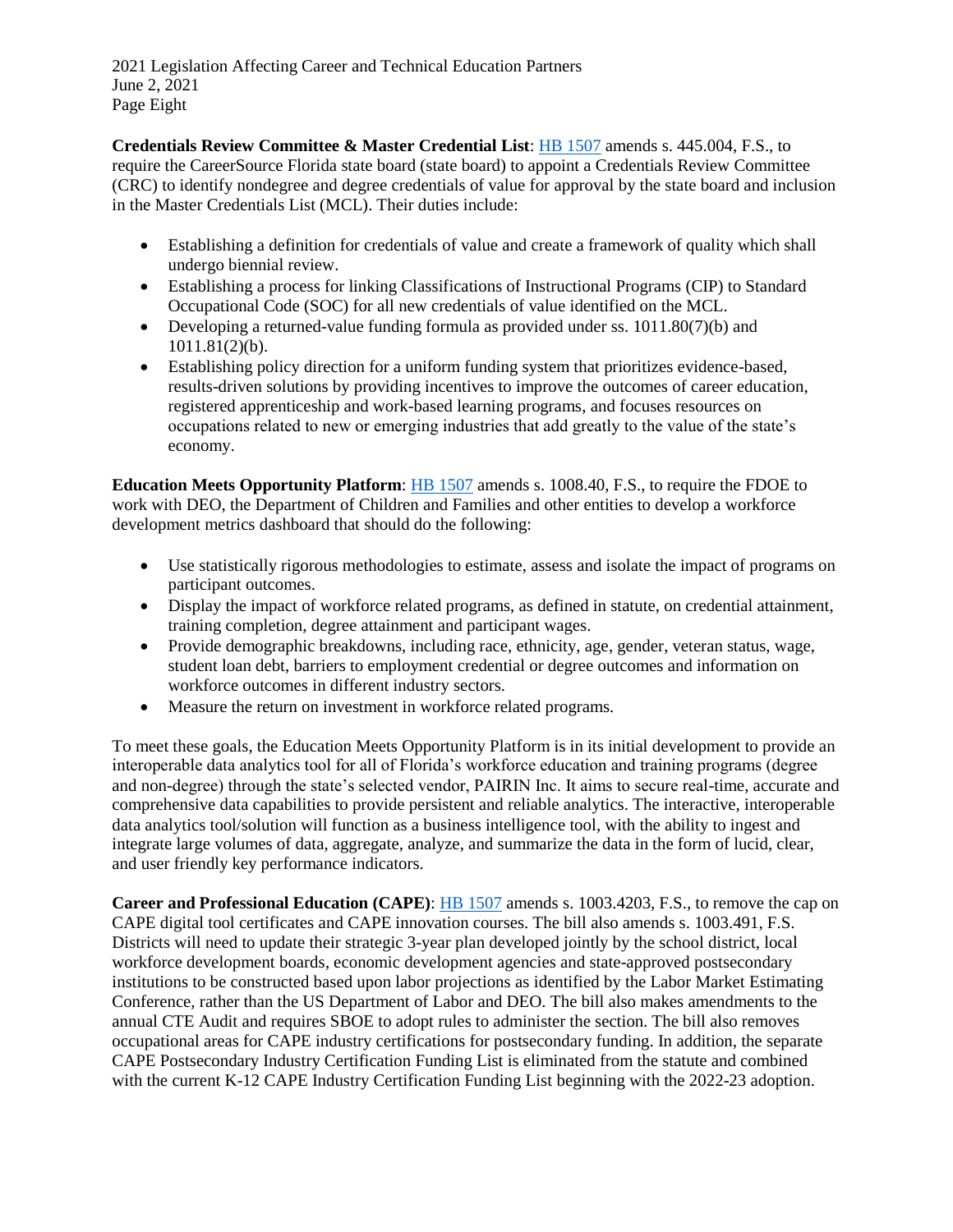2021 Legislation Affecting Career and Technical Education Partners June 2, 2021 Page Nine

 The formation of the Credential Review Committee for the review and identification of industry certifications and licensures will affect the development of the CAPE Industry Certification Funding List beginning with the 2022-23 lists. For the 2021-2022 school year, the Master Credentials List shall be comprised of the CAPE (secondary & postsecondary) Industry Certification Funding List under ss. 1008.44 and 1011.62(1) and adopted by SBOE before October 1, 2021.

For K-12 additional FTE membership, the bill requires the Commissioner to conduct a review of the methodology used to determine additional FTE weights assigned in s. 1011.62(1)(o), F.S., and, if necessary, recommend revised weights by December 1, 2021.

FDOE will develop new process for the CAPE list development based upon these new requirements.

**Apprenticeship**: [HB 1507](https://www.flsenate.gov/Session/Bill/2021/1507/BillText/er/PDF) amends the definition of *workforce education* in [s. 1004.02, F.S.,](http://www.leg.state.fl.us/statutes/index.cfm?mode=View%20Statutes&SubMenu=1&App_mode=Display_Statute&Search_String=1004.02&URL=1000-1099/1004/Sections/1004.02.html) to include apprenticeship and amends the definition of *continuing workforce education* to exclude apprenticeship. The bill also amends [s. 1011.80, F.S.,](http://www.leg.state.fl.us/statutes/index.cfm?mode=View%20Statutes&SubMenu=1&App_mode=Display_Statute&Search_String=1011.80&URL=1000-1099/1011/Sections/1011.80.html) to specify that expenditures for apprenticeship and preapprenticeship programs are not required to be fully supported by fees and may be reported for FTE.

[HB 1507](https://www.flsenate.gov/Session/Bill/2021/1507/BillText/er/PDF) amends s. 446.032, F.S., to require FDOE to adopt rules to establish and administer uniform minimum standards governing apprenticeship and preapprenticeship programs. The uniform minimum standards must require training providers to submit data necessary to determine program performance, including wage progression of participants.

[HB 1507](https://www.flsenate.gov/Session/Bill/2021/1507/BillText/er/PDF) also modifies the Pathways to Career Opportunities Grant in [s. 1011.802, F.S.,](http://www.leg.state.fl.us/statutes/index.cfm?mode=View%20Statutes&SubMenu=1&App_mode=Display_Statute&Search_String=PAthways+to+career&URL=1000-1099/1011/Sections/1011.802.html) to require FDOE to award grants to programs with demonstrated demand that address a critical statewide or regional shortage or to programs that exceed the median completion rate and employment rate. Additionally, grant funds may now be used for instructional personnel and recurring instructional costs.

**Work-Based Learning**: [HB 1507](https://www.flsenate.gov/Session/Bill/2021/1507/BillText/er/PDF) creates s. 446.0915, F.S., to define a work-based learning opportunity as an interaction with industry or community professionals that occurs in a workplace setting, to the extent possible, or a simulated environment at an educational institution that allows firsthand experience with tasks required in a given career field, is aligned to curriculum and instruction, and is provided in partnership with an educational institution. A work-based learning opportunity must meet all the following criteria:

- Be developmentally appropriate;
- Identify learning objectives for the term of the experience;
- Explore multiple aspects of an industry;
- Develop workplace skills and competencies;
- Assess performance;
- Provide opportunities for work-based reflection;
- Link to next steps in career planning and preparation in a student's chosen career pathway;
- Be provided in an equal and fair manner; and
- Be documented and reported in compliance with state and federal labor laws.

A work-based learning opportunity should prioritize paid experiences such as apprenticeship and preapprenticeship programs. The bill also requires SBOE to set requirements through rule regarding student eligibility, obligations of employers, and requirements of institutions that offer work-based learning opportunities.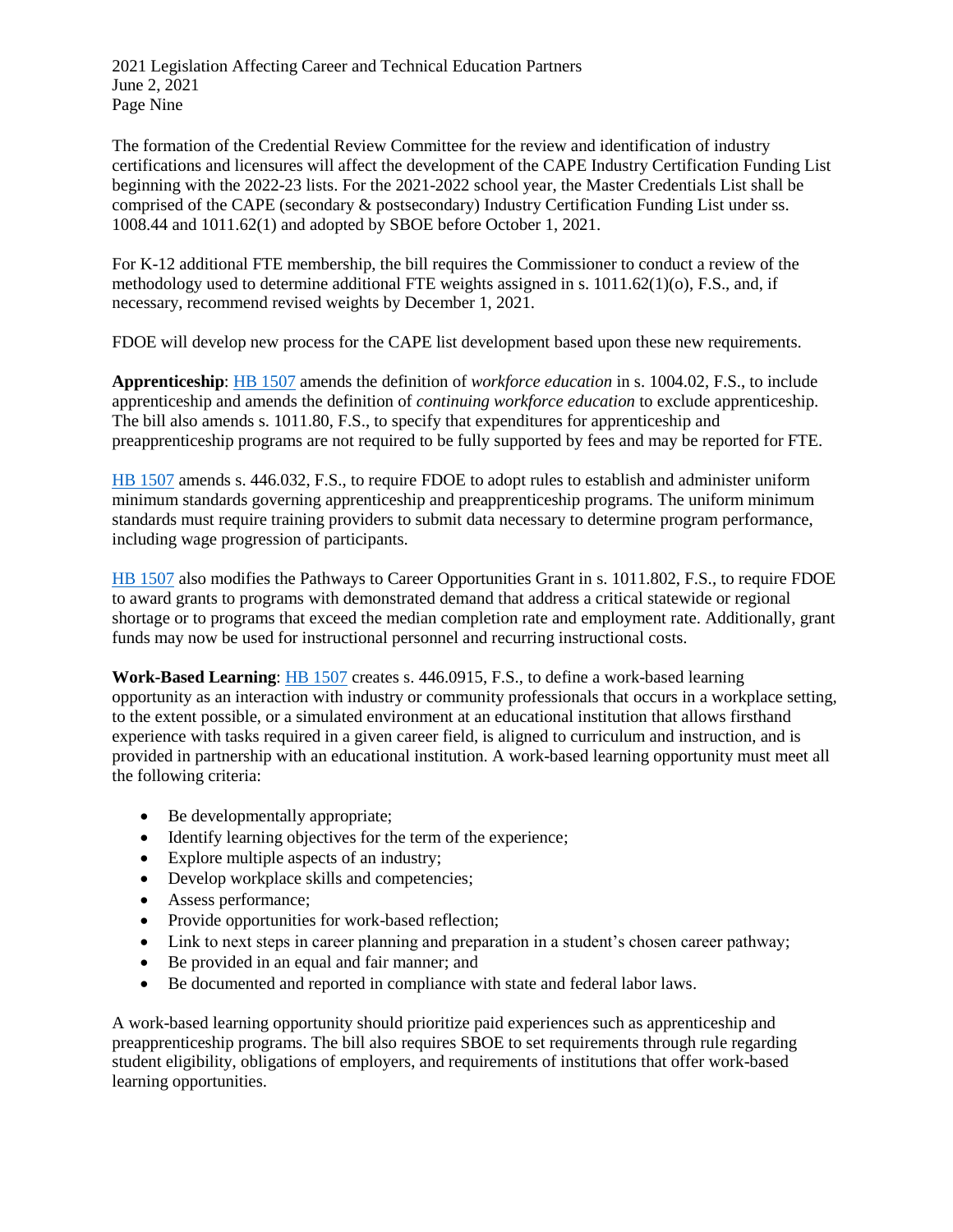2021 Legislation Affecting Career and Technical Education Partners June 2, 2021 Page Ten

### [HB 7061-](https://www.flsenate.gov/Session/Bill/2021/7061/BillText/er/PDF) Taxation

**Internship Tax Credit**: **HB** 7061 creates **s. 220.198, F.S.**, to establish the internship tax credit program. Up to \$2.5 million dollars have been allocated to provide an internship tax credit to employers of postsecondary interns. The fund allows employers to receive \$2,000 per intern with a cap at \$10,000 per employer. The Department of Revenue will develop additional rules governing this program.

Quick Links:

DCAE Statewide Correspondence <https://www.fldoe.org/academics/career-adult-edu/memorums/>

Proposed Action Relating to State Board Rules <https://web02.fldoe.org/Rules/Default.aspx>

FDOE 2021 Legislative Review (Bill Summaries) <https://www.fldoe.org/policy/edu-laws-legislation/governmental-relations/pubs.stml>

Florida Statutes

<http://www.leg.state.fl.us/Statutes/index.cfm?Mode=View%20Statutes&Submenu=1&Tab=statutes>

As implementation progresses, FDOE will continue to provide guidance and technical assistance in the implementation of these bills through memos and webinars.

 of these statutes for implementation. In that process, we anticipate and look forward to collaborating with In the coming months, we will have new and existing rules open for development to define the parameters you to ensure the best possible implementation outcomes for our students, educators, and workforce.

 If you have questions regarding the ongoing implementation of this legislation, please contact us at 850- 245-0446 or at [Chancellor2@fldoe.org.](mailto:Chancellor2@fldoe.org)

HM